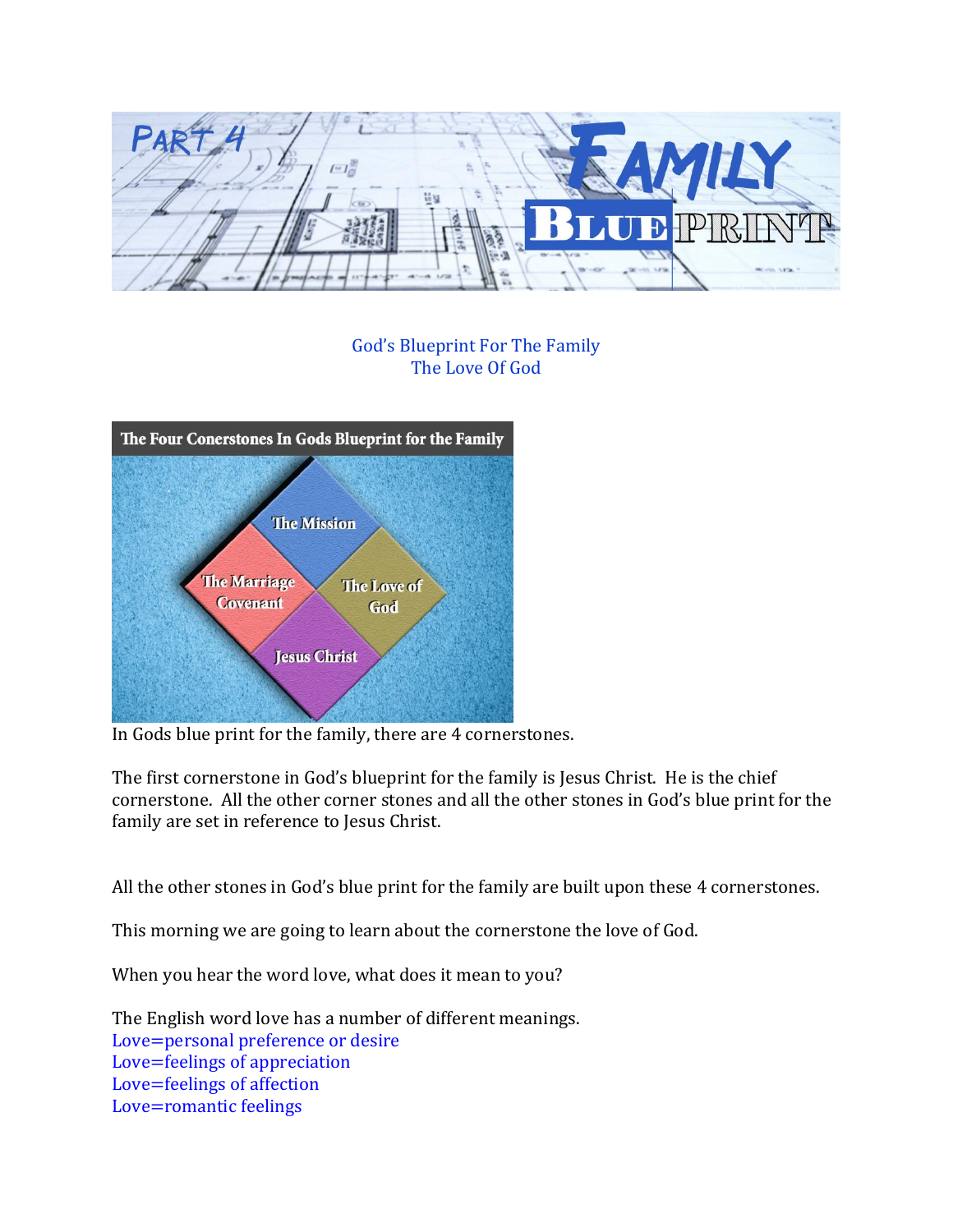## Love=sacrificing yourself to serve others

This last meaning of the English word love is very close to the meaning of the Greek word for love that is used to describe the nature of God.

1 John 4:7-11 7 Beloved, let us love one another, for love is of God; and everyone who loves is born of God and knows God. 8 He who does not love does not know God, for God is love.

The Greek word translated love is agape!

In his book The Four Loves the author C.S. Lewis defined agape this way.

A selfless love, a love that is passionately committed to serving the well-being of the other.

There is no greater example of this kind of selfless love than God. John 3:16 16 For God so loved the world that He gave His only begotten Son, that whoever believes in Him should not perish but have everlasting life. NKJV

Rom 5:8

8 But God demonstrates His own love toward us, in that while we were still sinners, Christ died for us.

NKJV

I John 4:9-11

9 In this the love of God was manifested toward us, that God has sent His only begotten Son into the world, that we might live through Him. 10 In this is love, not that we loved God, but that He loved us and sent His Son to be the propitiation for our sins. 11 Beloved, if God so loved us, we also ought to love one another. NKJV

It is this selfless love that forms the 4th cornerstone of God's blueprint for the family. Eph. 5:25-27

25 Husbands, love your wives, even as Christ also loved the church, and gave himself for it….

Titus 2:3-4

3 The aged women likewise, that they be in behaviour as becometh holiness, not false accusers, not given to much wine, teachers of good things;

4 That they may teach the young women to be sober, to love their husbands, to love their children,

KJV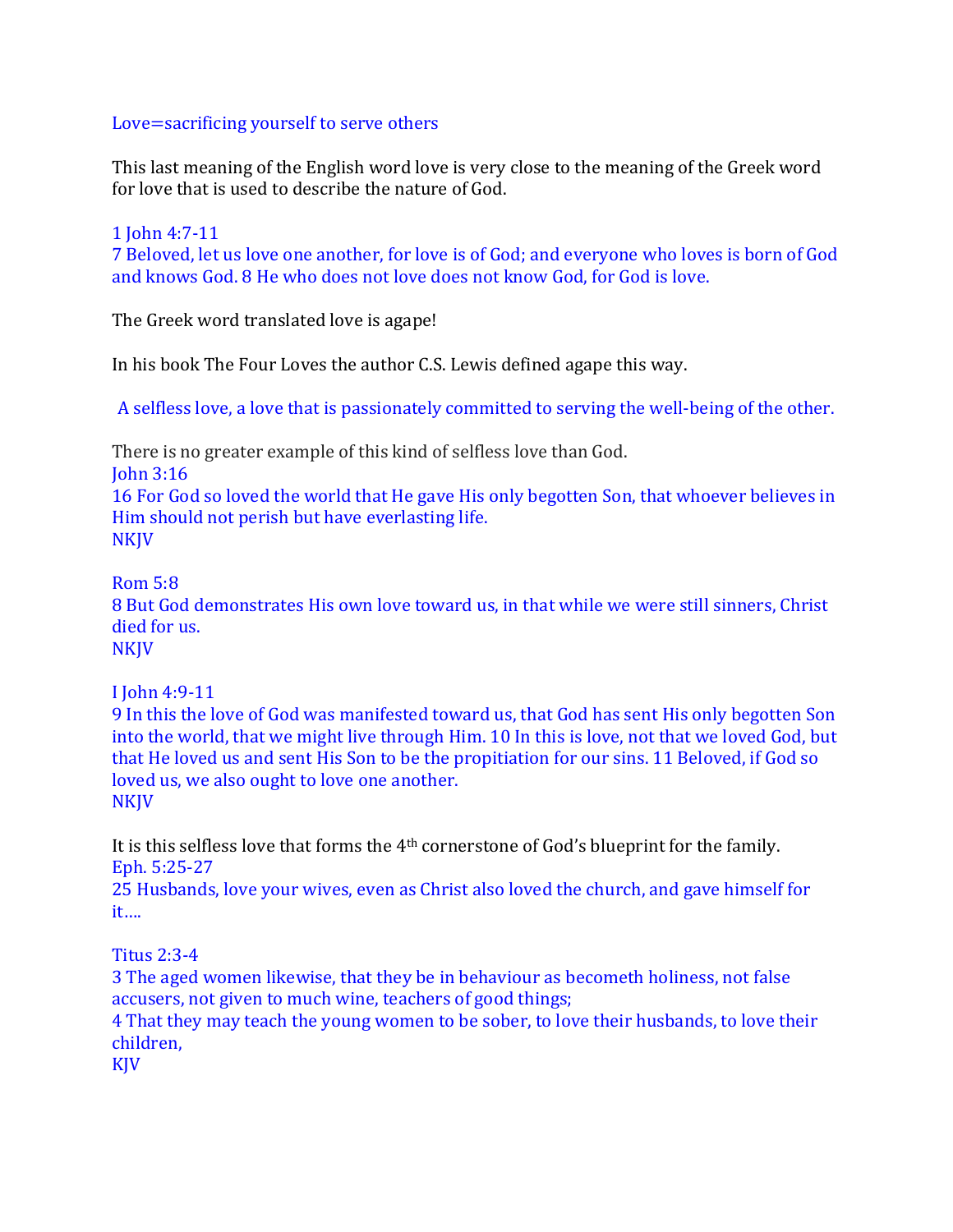## As God selflessly loved the world and gave His Son to save the world, a husband and a wife are too be passionately committed to selflessly serving the well-being of the other!

This self-less love is also called grace!



In His Word God prescribes specific moral and social responsibilities to husbands and to wives.

To have the cornerstone of God's love in your marriage means that you fulfill your moral responsibility and your social responsibility without respect to how you feel emotionally.

This kind of love between a husband and wife is a great testimony to Jesus Christ and His power.

When a husband and wife love each other with this kind of love, the emotional bond between them grows stronger and stronger. They experience what God intended for marriage in the beginning.

This kind of love between a husband and wife should be the norm in the church of Jesus Christ.

Eph. 5:1-2

1 Therefore be imitators of God as dear children. 2 And walk in love, as Christ also has loved us and given Himself for us, an offering and a sacrifice to God for a sweet-smelling aroma. NKJV

For this kind of love to be the norm we must be filled with the Holy Spirit. Eph. 5:17-18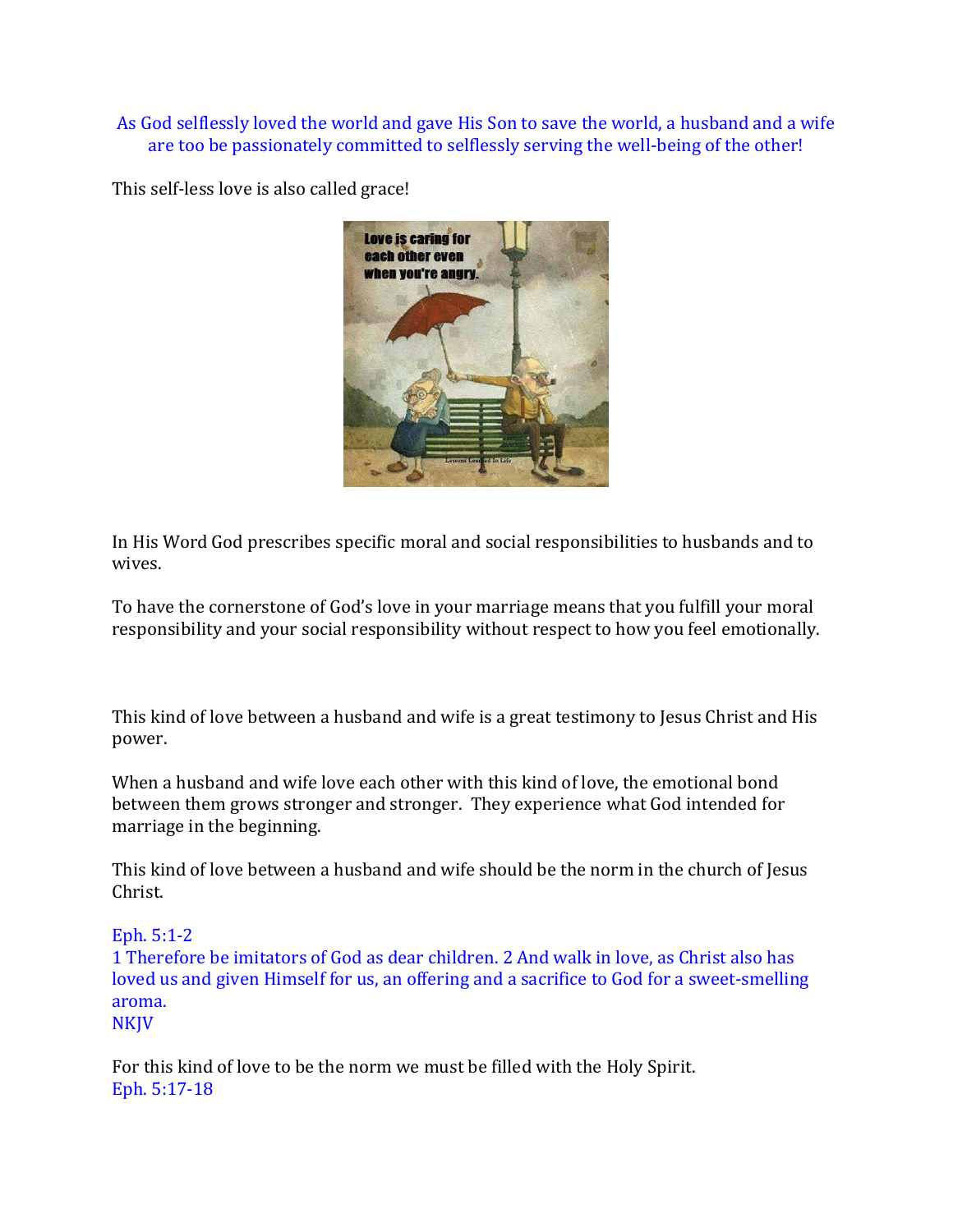17 Therefore do not be unwise, but understand what the will of the Lord is. 18 And do not be drunk with wine, in which is dissipation; but be filled with the Spirit, NKJV

Through Jesus Christ and His power within us we can put off the old man and put on the new. We can produce His fruit, the fruit of the Spirit.

Gal. 5:22-23

22 But the fruit of the Spirit is love, joy, peace, longsuffering, kindness, goodness, faithfulness, 23 gentleness, self-control. Against such there is no law. **NKJV** 

To be filled with the Holy Spirit you must be in Christ.

## Acts 2:38

38 Then Peter said unto them, Repent, and be baptized every one of you in the name of Jesus Christ for the remission of sins, and ye shall receive the gift of the Holy Ghost. KJV

To be filled with the Holy Spirit you must know who you are in Christ.

1 Cor. 6:19-20

19 Or do you not know that your body is the temple of the Holy Spirit who is in you, whom you have from God, and you are not your own? 20 For you were bought at a price; therefore glorify God in your body and in your spirit, which are God's. NKJV

 To be filled with the Holy Spirit you must set yourself apart for Christ. Matthew 16:24

24 Then Jesus said to His disciples, "If anyone desires to come after Me, let him deny himself, and take up his cross, and follow Me. **NKJV** 

I am sorry to say that instead of being filled with the Spirit and walking in love so many married couples in the church are walking in the flesh and are filled with sin.

- Immorality
- Covetousness
- **•** Obscenities
- Foolish talking
- Coarse jesting
- **•** Drunkenness
- Neglect/Abandonment

Are you in Christ?

1 Cor. 6:9-10

9 Do you not know that the unrighteous will not inherit the kingdom of God? Do not be deceived. Neither fornicators, nor idolaters, nor adulterers, nor homosexuals, nor